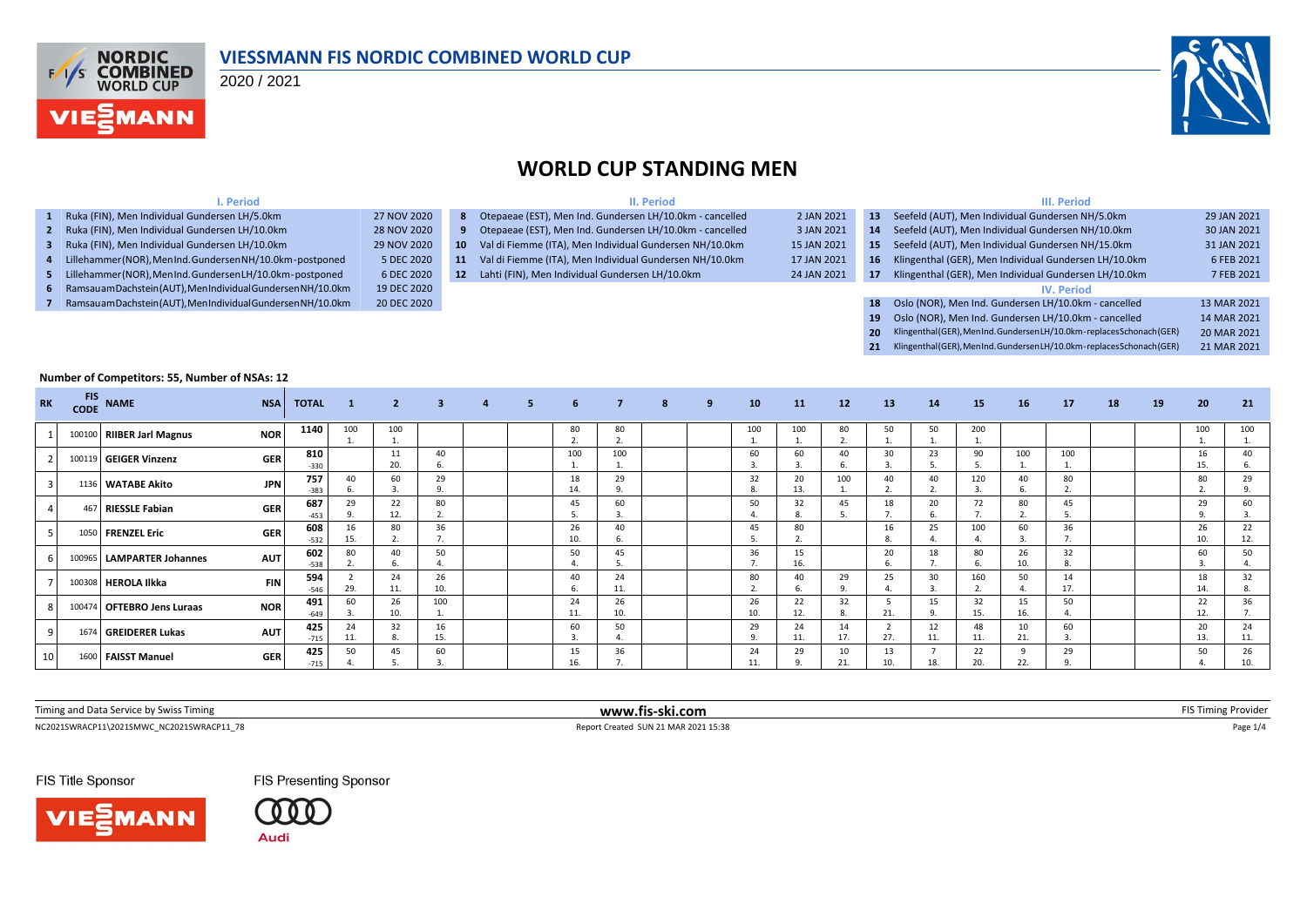





# **WORLD CUP STANDING MEN**

| <b>RK</b> | <b>FIS</b><br><b>CODE</b> | <b>NAME</b>                  | <b>NSA</b> | <b>TOTAL</b>   | -1                    | $\overline{2}$               | 3                     |  |                       |                       |  | 10                    | <b>11</b>             | 12                    | 13                    | 14                             | 15                  | 16                    | 17                    | 18 | 19 | 20                    | 21        |
|-----------|---------------------------|------------------------------|------------|----------------|-----------------------|------------------------------|-----------------------|--|-----------------------|-----------------------|--|-----------------------|-----------------------|-----------------------|-----------------------|--------------------------------|---------------------|-----------------------|-----------------------|----|----|-----------------------|-----------|
| 11        |                           | 590 RYDZEK Johannes          | <b>GER</b> | 370<br>$-770$  | 11<br>20.             | 36<br>7.                     | 14<br>17.             |  | 22<br>12.             | 8<br>23.              |  |                       | 10<br>21.             | 50<br>$\mathbf{4}$    | 11<br>12.             | 11<br>12.                      | 58<br>9.            | 45<br>5.              | 40<br>6               |    |    | 40<br>6.              | 14<br>17. |
| 12        |                           | 100002 GRAABAK Joergen       | <b>NOR</b> | 332<br>$-808$  | 26<br>10.             | 9<br>22.                     | $\overline{7}$<br>24. |  | 36<br>7.              | 9<br>22.              |  | 40<br>6.              | 50<br>4.              | 36<br>7.              | 12<br>11.             | 16<br>8.                       | 64<br>8.            | 18<br>14.             |                       |    |    | 1<br>30.              | 8<br>23.  |
| 13        |                           | 100529 BJOERNSTAD Espen      | <b>NOR</b> | 319<br>$-821$  |                       |                              |                       |  | 16<br>15.             | 32<br>8.              |  | 20<br>13.             | 36<br>7.              | 24<br>11.             | 23                    | 9<br>14.                       | 40<br>13.           | 14<br>17.             | 15<br>16.             |    |    | 10<br>21.             | 80<br>2.  |
| 14        |                           | 100547 YAMAMOTO Ryota        | <b>JPN</b> | 308<br>$-832$  | 32<br>8.              | 8<br>23.                     |                       |  | $\overline{2}$<br>29. | 13<br>18.             |  | 9<br>22.              | 8<br>23.              | 60<br>3.              | 8<br>16.              | 6<br>20.                       | 28<br>17.           | 29<br>-9              | 24<br>11.             |    |    | 36<br>7.              | 45<br>5.  |
| 15        | 1821                      | <b>WEBER Terence</b>         | <b>GER</b> | 231<br>$-909$  | 18<br>14.             | $\overline{4}$<br>27.        | 15<br>16.             |  | 32<br>$\mathbf{R}$    | 11<br>20.             |  | $\overline{2}$<br>29. | 12<br>19.             | 26<br>10.             | 9<br>14.              | 10<br>13.                      | 30<br>16.           | 32<br>R               | 13<br>18.             |    |    | 11<br>20.             | 6<br>25.  |
| 16        |                           | 100025 ANDERSEN Espen        | <b>NOR</b> | 195<br>$-945$  | $\overline{3}$<br>28. | 12<br>19.                    | 13<br>18.             |  |                       | 6<br>25.              |  |                       |                       |                       | - 5<br>22.            | 13<br>10.                      | 52<br>10.           | 16<br>15.             | 18<br>14.             |    |    | 45<br>-5.             | 12<br>19. |
| 17        |                           | 100167 ILVES Kristjan        | <b>EST</b> | 187<br>$-953$  | 45<br>5.              | 13<br>18.                    | 45<br>5               |  |                       | $\overline{2}$<br>29. |  | -4<br>27.             | $\overline{2}$<br>29. |                       | $\overline{1}$<br>30. | $\overline{4}$<br>23.          | 18<br>22.           | 22<br>12.             | $\overline{7}$<br>24. |    |    | 13<br>18.             | 11<br>20. |
| 18        |                           | 592 KLAPFER Lukas            | <b>AUT</b> | 183<br>$-957$  |                       |                              |                       |  | $\overline{7}$<br>24  | 18<br>14.             |  | 8<br>23.              | 14<br>17.             | 11<br>20.             | $\overline{7}$<br>17. | 8<br>16.                       | 44<br>12.           | 13<br>18.             | 22<br>12.             |    |    | 15<br>16.             | 16<br>15. |
| 19        |                           | 100439 HIRVONEN Eero         | <b>FIN</b> | 181<br>$-959$  | 14<br>17.             | 18<br>14.                    | 32<br>8.              |  | 29<br>9.              | 22<br>12.             |  | 22<br>12.             | 26<br>10.             |                       |                       |                                |                     | 8<br>23.              | 10<br>21.             |    |    |                       |           |
| 20        |                           | 1671 SEIDL Mario             | <b>AUT</b> | 167<br>$-973$  | 36<br>7.              | 14<br>17.                    | 11<br>20.             |  | $\overline{4}$<br>27. | 1<br>30.              |  | 14<br>17.             |                       | 20<br>13.             | $\overline{4}$<br>24. | 1<br>29.                       |                     | 6<br>25.              | 11<br>20.             |    |    | 32<br>8.              | 13<br>18. |
| 21        |                           | 1868 FRITZ Martin            | <b>AUT</b> | 165<br>$-975$  |                       |                              | 8<br>23.              |  | 13<br>18.             | 20<br>13.             |  | 15<br>16.             | 16<br>15.             | 6<br>25.              |                       | 8<br>15.                       | 36<br>14.           | 12<br>19.             | 12<br>19.             |    |    | 14<br>17.             | 5<br>26.  |
| 22        |                           | 1700   WATABE Yoshito        | <b>JPN</b> | 162<br>$-978$  | 22<br>12.             | 29<br>9                      | 12<br>19.             |  | 20<br>13.             |                       |  | 11<br>20.             |                       | 18<br>14.             |                       |                                |                     | $\overline{7}$<br>24. | 26<br>10.             |    |    | $\overline{2}$<br>29. | 15<br>16. |
| 23        |                           | 100434   MUHLETHALER Laurent | <b>FRA</b> | 146<br>$-994$  |                       |                              |                       |  |                       |                       |  |                       | $\overline{7}$<br>24. | 16<br>15.             | 10<br>13.             | $\overline{7}$<br>17.          | 26<br>18.           | 36<br>7.              | $\overline{2}$<br>29. |    |    | 24<br>11.             | 18<br>14. |
| 24        | 1761                      | <b>JOEBSTL Thomas</b>        | <b>AUT</b> | 139<br>$-1001$ | 13<br>18.             | 16<br>15.                    | 22<br>12.             |  | 12<br>19.             | - 5<br>26.            |  | 16<br>15.             | <sup>1</sup><br>30.   | 9<br>22.              | 15<br>9.              | $\overline{\mathbf{3}}$<br>25. | 12<br>25.           | 1<br>30.              | 8<br>23.              |    |    | - 5<br>26.            | -1<br>30. |
| 25        |                           | 1029 PITTIN Alessandro       | <b>ITA</b> | 112<br>$-1028$ |                       |                              |                       |  | 8<br>23.              | 16<br>15.             |  | 18<br>14.             | 45<br>5.              | $\overline{2}$<br>29. |                       | $\overline{\mathbf{3}}$<br>26. | 20<br>21.           |                       |                       |    |    |                       |           |
| 26        |                           | 1706 REHRL Franz-Josef       | <b>AUT</b> | 94<br>$-1046$  | 20<br>13.             | 50<br>$\boldsymbol{\Lambda}$ | 24<br>11.             |  |                       |                       |  |                       |                       |                       |                       |                                |                     |                       |                       |    |    |                       |           |
| 27        |                           | 100797 OFTEBRO Einar Luraas  | <b>NOR</b> | 94<br>$-1046$  | $\Delta$<br>27.       | 15<br>16.                    | 9<br>22.              |  | 10<br>21              | 15<br>16.             |  |                       |                       |                       | 6<br>19.              | $\overline{2}$<br>27.          | $\mathbf{A}$<br>29. | 20<br>13.             |                       |    |    |                       | 9<br>22.  |
| 28        |                           | 1562 COSTA Samuel            | <b>ITA</b> | 88<br>$-1052$  | 15<br>16.             | 20<br>13.                    | 10<br>21.             |  |                       |                       |  |                       | 11<br>20.             | 12<br>19.             |                       | $\overline{2}$<br>28.          | -6<br>28.           |                       |                       |    |    | 9<br>22.              | 28.       |

Timing and Data Service by Swiss Timing **www.fis-ski.com www.fis-ski.com** FIS Timing Provider

 $\textsf{NC20215WRACP11}\backslash \textsf{20215MWC\_NC20215WRACP11\_78} \textcolor{red}{p_\textsf{BEC}} \textcolor{red}{2/4} \textcolor{red}{p_\textsf{BEC}} \textcolor{red}{p_\textsf{BEC}} \textcolor{red}{p_\textsf{BEC}} \textcolor{red}{p_\textsf{BEC}} \textcolor{red}{p_\textsf{BEC}} \textcolor{red}{p_\textsf{BEC}} \textcolor{red}{p_\textsf{BEC}} \textcolor{red}{p_\textsf{BEC}} \textcolor{red}{p_\textsf{BEC}} \textcolor{red}{p_\textsf{BEC}} \textcolor{red}{p_\text$ 

FIS Title Sponsor





FIS Presenting Sponsor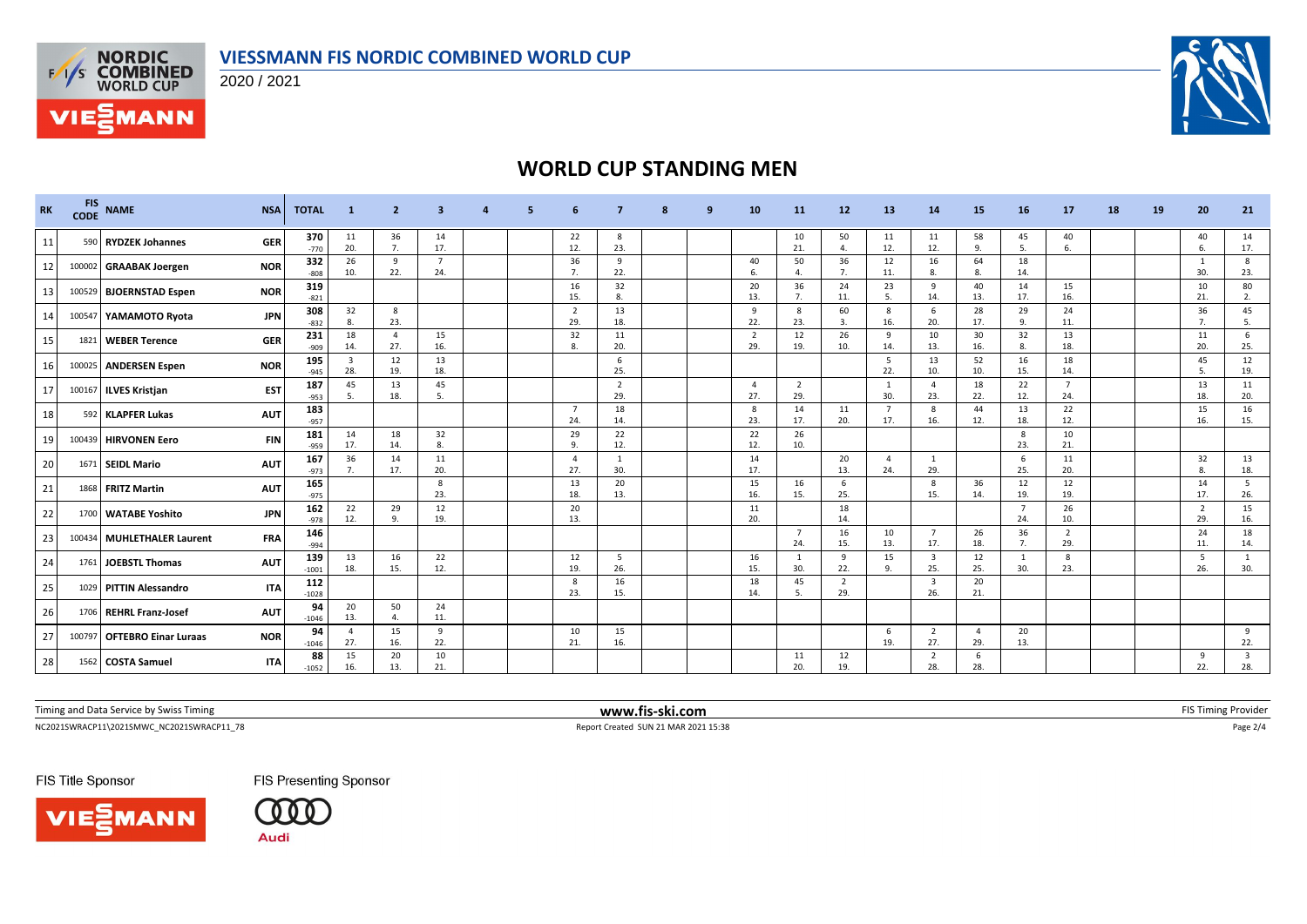

2020 / 2021



# **WORLD CUP STANDING MEN**

| <b>RK</b> | <b>FIS</b><br><b>CODE</b> | <b>NAME</b>                    | <b>NSA</b> | <b>TOTAL</b>  | $\blacksquare$        | $\overline{2}$        | 3                     |  | -6                             |                                | 9 | 10                             | 11                             | 12                    | 13                             | 14                    | 15                    | 16        | <b>17</b> | 18 | 19 | 20                    | 21                    |
|-----------|---------------------------|--------------------------------|------------|---------------|-----------------------|-----------------------|-----------------------|--|--------------------------------|--------------------------------|---|--------------------------------|--------------------------------|-----------------------|--------------------------------|-----------------------|-----------------------|-----------|-----------|----|----|-----------------------|-----------------------|
| 29        |                           | 100566 SKOGLUND Andreas        | <b>NOR</b> | 81<br>$-1059$ | 9<br>22.              | 10<br>21.             | 20<br>13.             |  |                                | $\overline{\mathbf{3}}$<br>28. |   | 13<br>18.                      | 18<br>14.                      | 8<br>23.              |                                |                       |                       |           |           |    |    |                       |                       |
| 30        |                           | 100357 SCHMID Julian           | <b>GER</b> | 69<br>$-1071$ |                       |                       |                       |  | 9<br>22.                       | 10<br>21.                      |   |                                |                                | 1<br>30.              |                                |                       |                       | 11<br>20. | 20<br>13. |    |    | 8<br>23.              | 10<br>21.             |
| 31        |                           | 759 NAGAI Hideaki              | <b>JPN</b> | 66<br>$-1074$ | $\mathbf{1}$<br>30.   |                       | 5<br>26.              |  | 6<br>25.                       | $\overline{a}$<br>27.          |   | 1<br>30.                       |                                | 13<br>18.             | $\overline{7}$<br>18.          | 5<br>22.              | 8<br>27.              | 5<br>26.  | 5<br>26.  |    |    | 6<br>25.              |                       |
| 32        |                           | 100323 GERARD Antoine          | <b>FRA</b> | 64<br>$-1076$ | 10<br>21.             |                       | $\overline{4}$<br>27. |  |                                |                                |   |                                | 6<br>25.                       | 15<br>16.             | 8<br>15.                       | 5<br>21.              | 16<br>23.             |           |           |    |    |                       |                       |
| 33        |                           | 1413 KROG Magnus               | <b>NOR</b> | 61<br>$-1079$ |                       |                       | 6<br>25.              |  |                                |                                |   | - 5<br>26.                     | 13<br>18.                      | 22<br>12.             | 1<br>29.                       | $\overline{4}$<br>24. | 10<br>26.             |           |           |    |    |                       |                       |
| 34        | 100666                    | <b>RETTENEGGER Stefan</b>      | <b>AUT</b> | 55<br>$-1085$ |                       |                       |                       |  | 11<br>20.                      |                                |   | 6<br>25.                       | 5 <sup>5</sup><br>26.          |                       | $\overline{\mathbf{3}}$<br>26. | 6<br>19.              | 24<br>19.             |           |           |    |    |                       |                       |
| 35        |                           | 100280 PORTYK Tomas            | <b>CZE</b> | 47<br>$-1093$ | 8<br>23.              | $\overline{7}$<br>24. |                       |  | 14<br>17.                      | 14<br>17.                      |   |                                |                                |                       |                                |                       |                       |           |           |    |    | $\overline{4}$<br>27. |                       |
| 36        |                           | 100460 KOSTNER Aaron           | <b>ITA</b> | 41<br>$-1099$ | 12<br>19.             | -1<br>30.             |                       |  |                                |                                |   |                                |                                |                       |                                |                       |                       |           | 9<br>22.  |    |    | 12<br>19.             | $\overline{7}$<br>24. |
| 37        |                           | 1760 ORTER Philipp             | <b>AUT</b> | 33<br>$-1107$ | 5<br>26.              | 5<br>26.              |                       |  |                                |                                |   |                                |                                |                       | 6<br>20.                       |                       | 14<br>24.             | 3<br>28.  |           |    |    |                       |                       |
| 38        |                           | 100314 RIIBER Harald Johnas    | <b>NOR</b> | 31<br>$-1109$ | $\overline{7}$<br>24. |                       | 18<br>14.             |  |                                |                                |   |                                |                                |                       |                                |                       |                       |           | 6<br>25.  |    |    |                       |                       |
| 39        |                           | 1439 FLETCHER Taylor           | <b>USA</b> | 31<br>$-1109$ |                       |                       |                       |  | - 5<br>26.                     | $\overline{7}$<br>24.          |   | 12<br>19.                      |                                | $\overline{7}$<br>24. |                                |                       |                       |           |           |    |    |                       |                       |
| 40        |                           | 100756 BAUD Matteo             | <b>FRA</b> | 27<br>$-1113$ |                       |                       |                       |  |                                |                                |   |                                |                                | $\overline{4}$<br>27. | $\overline{\mathbf{3}}$<br>25. |                       |                       |           |           |    |    |                       | 20<br>13.             |
| 41        |                           | 100316 TILLER Simen            | <b>NOR</b> | 24<br>$-1116$ |                       |                       |                       |  |                                |                                |   |                                |                                |                       |                                |                       |                       | 24<br>11. |           |    |    |                       |                       |
| 42        |                           | 1774 BUZZI Raffaele            | <b>ITA</b> | 21<br>$-1119$ |                       | $\overline{2}$<br>29. | $\overline{2}$<br>29. |  |                                |                                |   | $\overline{7}$<br>24.          | $\overline{\mathbf{3}}$<br>28. | 5<br>26.              |                                |                       | $\overline{2}$<br>30. |           |           |    |    |                       |                       |
| 43        |                           | 100799 NAESVOLD Leif Torbjoern | <b>NOR</b> | 20<br>$-1120$ |                       |                       |                       |  |                                |                                |   |                                |                                |                       |                                |                       |                       | -4<br>27. | 16<br>15. |    |    |                       |                       |
| 44        |                           | 100269 VYTRVAL Jan             | <b>CZE</b> | 16<br>$-1124$ |                       |                       |                       |  | 1<br>30.                       | 12<br>19.                      |   | $\overline{\mathbf{3}}$<br>28. |                                |                       |                                |                       |                       |           |           |    |    |                       |                       |
| 45        |                           | 100588 REPONEN Perttu          | <b>FIN</b> | 15<br>$-1125$ |                       | 3<br>28.              |                       |  | $\overline{\mathbf{3}}$<br>28. |                                |   |                                | 9<br>22.                       |                       |                                |                       |                       |           |           |    |    |                       |                       |
| 46        |                           | 100811 FLATLA Kasper Moen      | <b>NOR</b> | 14<br>$-1126$ |                       |                       |                       |  |                                |                                |   | 10<br>21.                      | $\overline{4}$<br>27.          |                       |                                |                       |                       |           |           |    |    |                       |                       |

Timing and Data Service by Swiss Timing **www.fis-ski.com www.fis-ski.com** FIS Timing Provider

 $\textsf{NC20215WRACP11}\backslash \textsf{20215MWC\_NC20215WRACP11\_78} \textcolor{red}{p_\textsf{BEC}} \textcolor{red}{3/4} \textcolor{red}{p_\textsf{BEC}} \textcolor{red}{p_\textsf{BEC}} \textcolor{red}{p_\textsf{BEC}} \textcolor{red}{p_\textsf{BEC}} \textcolor{red}{p_\textsf{BEC}} \textcolor{red}{p_\textsf{BEC}} \textcolor{red}{p_\textsf{BEC}} \textcolor{red}{p_\textsf{BEC}} \textcolor{red}{p_\textsf{BEC}} \textcolor{red}{p_\textsf{BEC}} \textcolor{red}{p_\text$ 

FIS Title Sponsor